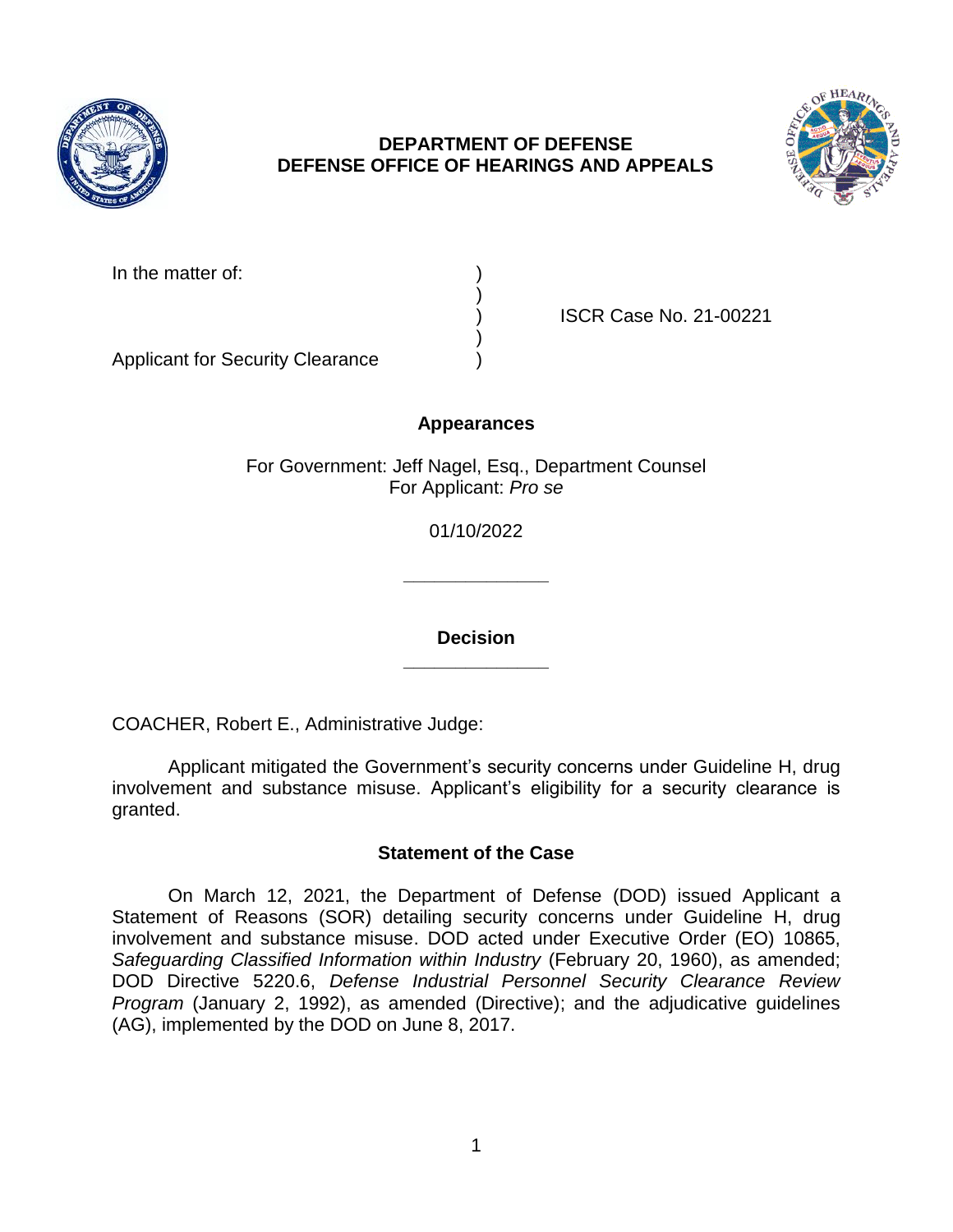Applicant answered the SOR on April 4, 2021, and requested a hearing before an administrative judge. The case was assigned to me on October 20, 2021. The Defense Office of Hearings and Appeals (DOHA) issued a notice of hearing on October 27, 2021, and the hearing was convened as scheduled on November 17, 2021. The Government offered exhibits (GE) 1-3, which were admitted into evidence without objection. The Government's exhibit list was marked as hearing exhibit (HE) I. Applicant testified and offered exhibits (AE) A-B, which were admitted into evidence without objection. DOHA received the hearing transcript (Tr.) on November 29, 2021.

#### **Findings of Fact**

In Applicant's answer to the SOR, he admitted all the allegations. I have incorporated those admissions into my findings of fact. After a thorough and careful review of the pleadings, testimony, and exhibits submitted, I make the following additional findings of fact.

Applicant is 29 years old. He has never married, but is currently engaged. He has a bachelor's degree. He has worked for a defense contractor since February 2021. From January 2020 to February 2021, he also worked for a defense contractor. He has never held a security clearance. He completed his security clearance application (SCA) in January 2020. (Tr. 6, 17; GE 1)

The SOR alleged Applicant: used and purchased marijuana, with varying frequency, from August 2011 to October 2019; was arrested and charged with possession of marijuana and drug paraphernalia in January 2012; and was arrested for driving under the influence of and possession of marijuana in August 2013. (*See* SOR ¶¶ 1.a - 1.c.)

Applicant began using marijuana shortly after graduating from high school. He continued to use it sporadically throughout college. He acknowledged that he made "bad decisions" in that regard. He was arrested in January 2012 for using marijuana in his dorm room when a resident advisor reported it. In August 2013, he was driving after having used marijuana and was stopped by law enforcement for speeding. He was suspected of driving under the influence of marijuana and arrested. His use of marijuana was confirmed by a blood test. He pleaded guilty to a reckless driving charge and satisfied all the terms of his sentence without incident. (Tr. 19-22, 27)

Applicant credibly testified that his last use of marijuana was in 2017. He stated that the reference in his March 2020 statement to a background investigator that his last use was in 2019 was a mistake. He has dissociated from his college friends with whom he used marijuana. He has no intentions of using marijuana in the future. He reported his marijuana use on his SCA and during his background investigation. (Tr. 22, 24-25; GE 1, 2)

Applicant presented a letter from his work supervisor. His supervisor recognized Applicant as a trustworthy employee and highly dependable. (AE B)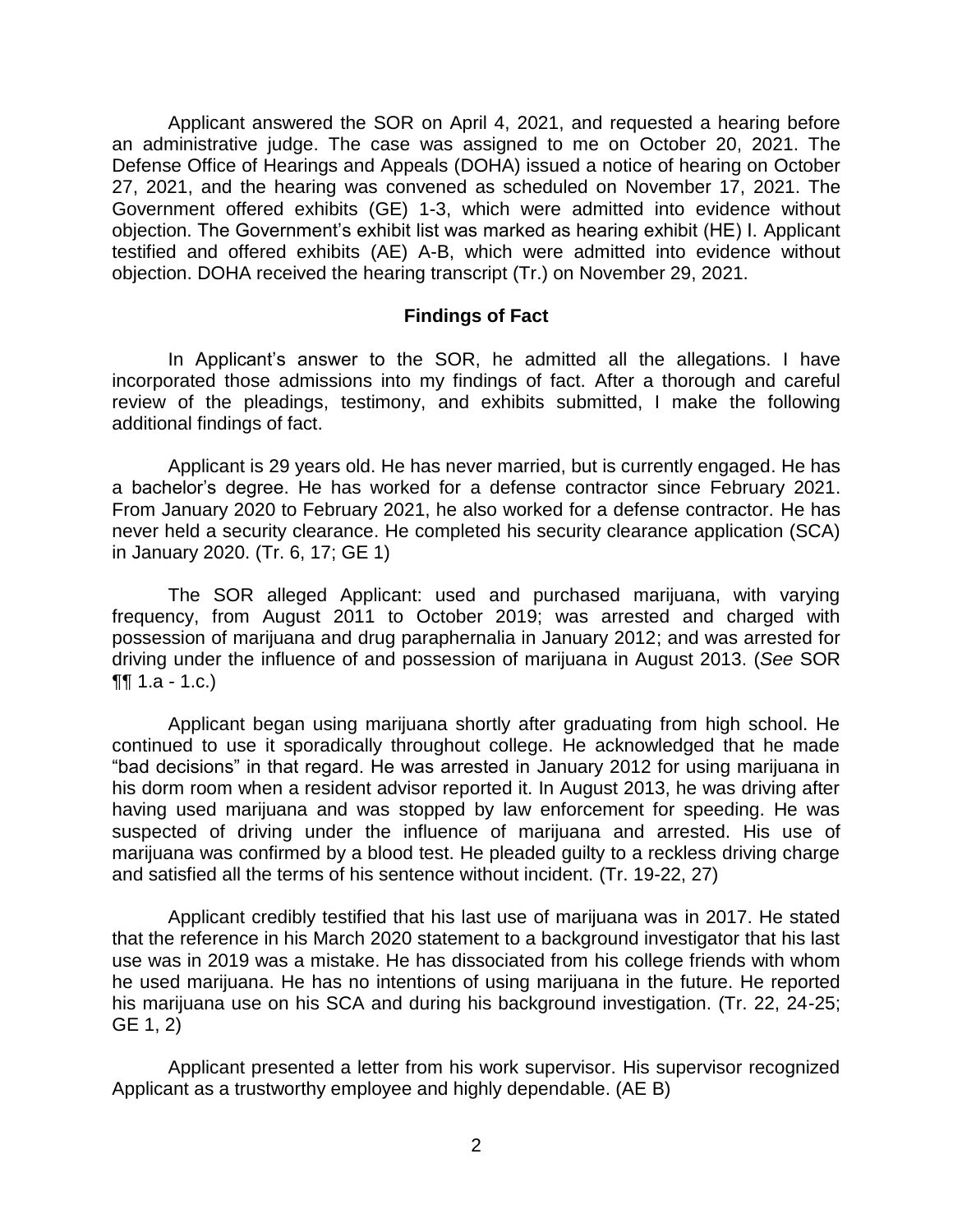#### **Policies**

When evaluating an applicant's suitability for a security clearance, the administrative judge must consider the adjudicative guidelines. In addition to brief introductory explanations for each guideline, the adjudicative guidelines list potentially disqualifying conditions and mitigating conditions, which are used in evaluating an applicant's eligibility for access to classified information.

These guidelines are not inflexible rules of law. Instead, recognizing the complexities of human behavior, these guidelines are applied in conjunction with the factors listed in the adjudicative process. The administrative judge's overarching adjudicative goal is a fair, impartial, and commonsense decision. According to AG 2(a), the entire process is a conscientious scrutiny of a number of variables known as the "whole-person concept." The administrative judge must consider all available, reliable information about the person, past and present, favorable and unfavorable, in making a decision.

The protection of the national security is the paramount consideration. AG 2(b) requires that "[a]ny doubt concerning personnel being considered for national security eligibility will be resolved in favor of the national security." In reaching this decision, I have drawn only those conclusions that are reasonable, logical, and based on the evidence contained in the record.

Under Directive section E3.1.14, the Government must present evidence to establish controverted facts alleged in the SOR. Under Directive section E3.1.15, an "applicant is responsible for presenting witnesses and other evidence to rebut, explain, extenuate, or mitigate facts admitted by applicant or proven by Department Counsel, and has the ultimate burden of persuasion to obtain a favorable security decision."

A person who seeks access to classified information enters into a fiduciary relationship with the Government predicated upon trust and confidence. This relationship transcends normal duty hours and endures throughout off-duty hours. The Government reposes a high degree of trust and confidence in individuals to whom it grants access to classified information. Decisions include, by necessity, consideration of the possible risk that an applicant may deliberately or inadvertently fail to safeguard classified information. Such decisions entail a certain degree of legally permissible extrapolation about potential, rather than actual, risk of compromise of classified information.

Section 7 of EO 10865 provides that decisions shall be "in terms of the national interest and shall in no sense be a determination as to the loyalty of the applicant concerned." *See also* EO 12968, Section 3.1(b) (listing multiple prerequisites for access to classified or sensitive information).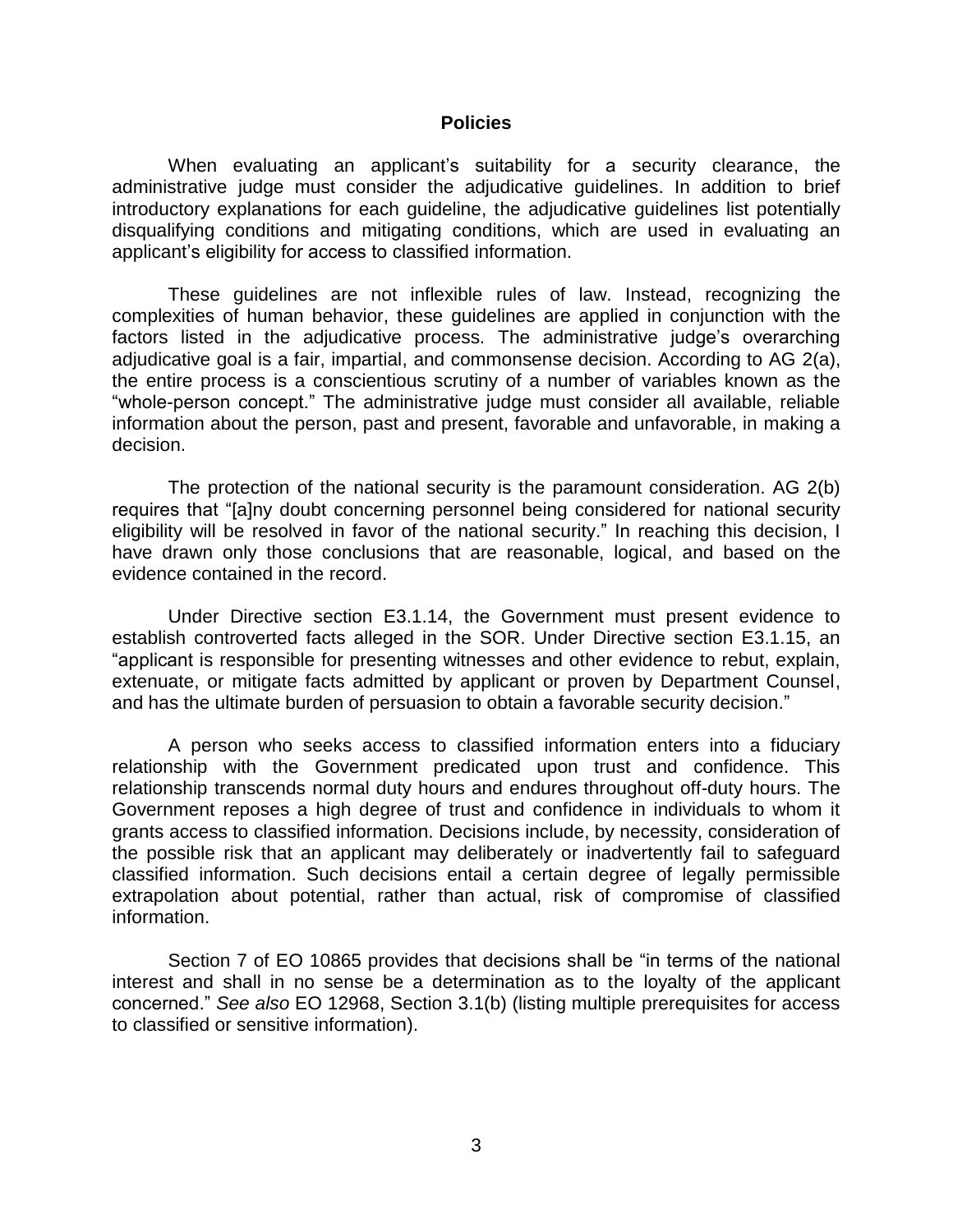## **Analysis**

#### **Guideline H, Drug Involvement and Substance Misuse**

AG ¶ 24 expresses the security concern pertaining to drug involvement and substance misuse:

The illegal use of controlled substances, to include the misuse of prescription and non-prescription drugs, and the use of other substances that cause physical or mental impairment or are used in a manner inconsistent with their intended purpose can raise questions about an individual's reliability and trustworthiness, both because such behavior may lead to physical or psychological impairment and because it raises questions about a person's ability or willingness to comply with laws, rules, and regulations. Controlled substance means any "controlled substance" as defined in 21 U.S.C. 802. Substance misuse is the generic term adopted in this guideline to describe any of the behaviors listed above.

AG **[1** 25 describes conditions that could raise a security concern and may be disqualifying. Two conditions are potentially applicable in this case, to wit:

(a) any substance misuse; and

(c) illegal drug possession, including cultivation, processing, manufacture, purchase, sale, or distribution; or possession of drug paraphernalia.

 Applicant used and purchased marijuana at various times between 2011 and 2017. He was also charged with using marijuana in his dorm room and while driving. I find AG  $\P\P$  25(a) and (c) apply.

AG **[1** 26 provides conditions that could mitigate security concerns. Two potentially apply in this case:

(a) the behavior happened so long ago, was so infrequent, or happened under such circumstances that it is unlikely to recur or does not cast doubt on the individual's current reliability, trustworthiness, or good judgment; and

(b) the individual acknowledges his or her drug involvement and substance misuse, provides evidence of actions taken to overcome this problem, and has established a pattern of abstinence, including, but not limited to:

(1) disassociation from drug-using associates and contacts;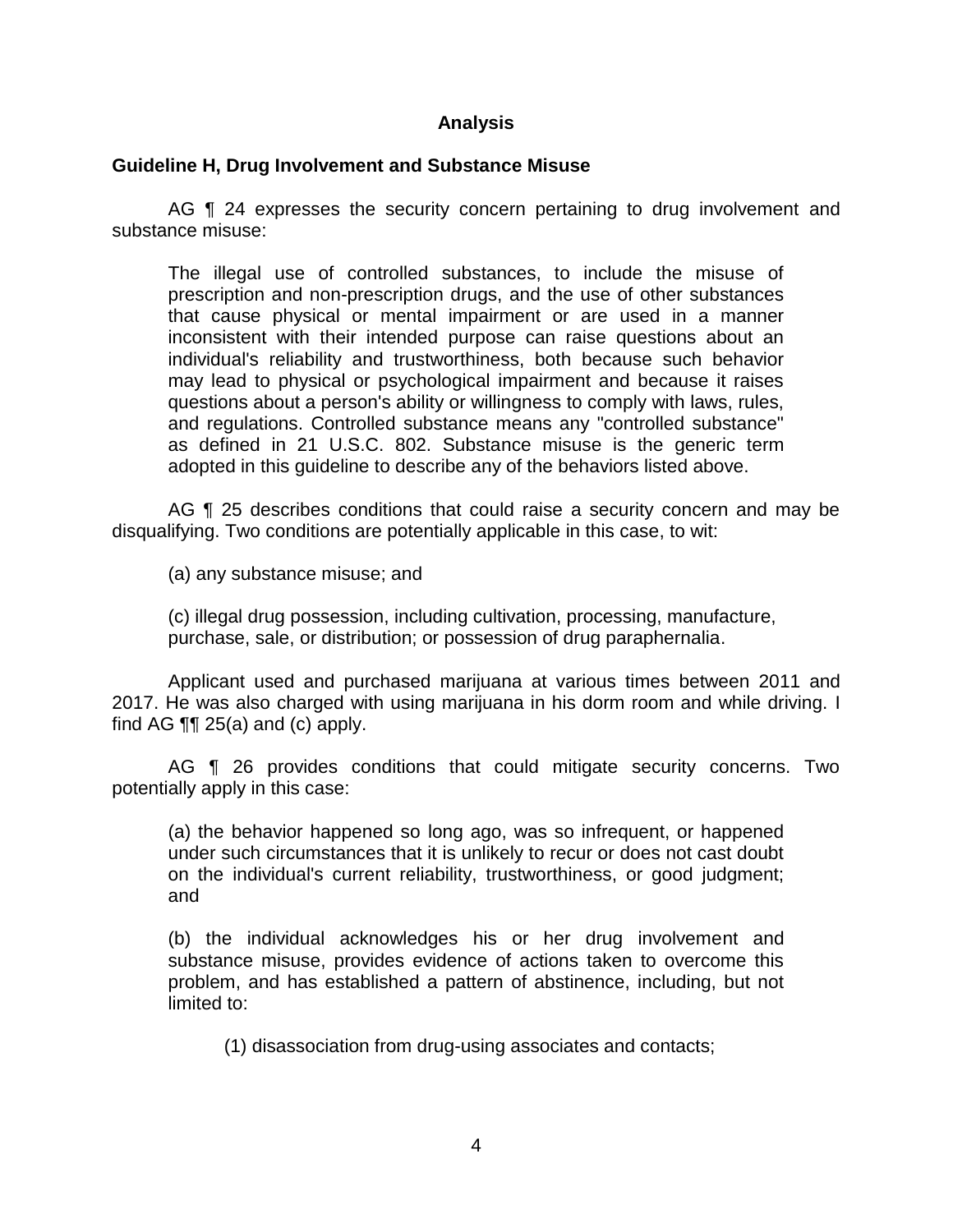(2) changing or avoiding the environment where drugs were used; and

(3) providing a signed statement of intent to abstain from all drug involvement and substance misuse, acknowledging that any future involvement or misuse is grounds for revocation of national security eligibility.

Applicant's marijuana use while in college was sporadic, but it ceased in 2017. He has credibly expressed his intent not to use it in the future. He no longer associates with the friends with whom he was using marijuana. He acknowledged that his youthful use of marijuana was foolish and irresponsible. He has established an excellent reputation at work where he is a valued and trusted employee. AG ¶ 26(a) applies. His nearly four years of abstinence, commitment to abstinence, and his distancing from his drug-associated friends are sufficient to demonstrate Applicant's intent not to use in the future. AG ¶ 26(b) applies.

## **Whole-Person Concept**

Under the whole-person concept, the administrative judge must evaluate an applicant's eligibility for a security clearance by considering the totality of the applicant's conduct and all the circumstances. The administrative judge should consider the nine adjudicative process factors listed at AG ¶ 2(d):

(1) the nature, extent, and circumstances of the conduct; (2)the circumstances surrounding the conduct, to include knowledgeable participation; (3) the frequency and recency of the conduct; (4) the individual's age and maturity at the time of the conduct; (5) the extent to which participation is voluntary; (6) the presence or absence of rehabilitation and other permanent behavioral changes; (7) the motivation for the conduct; (8) the potential for pressure, coercion, exploitation, or duress; and (9) the likelihood of continuation or recurrence.

Under AG ¶ 2(c), the ultimate determination of whether to grant eligibility for a security clearance must be an overall commonsense judgment based upon careful consideration of the guideline and the whole-person concept.

I considered the potentially disqualifying and mitigating conditions in light of all facts and circumstances surrounding this case. I considered Applicant's supervisor's statement. I also considered Applicant's statement of intent not to use drugs in the future. Applicant provided sufficient evidence to mitigate the security concerns.

Overall, the record evidence leaves me without questions or doubts about Applicant's eligibility and suitability for a security clearance. For all these reasons, I conclude Applicant mitigated the security concerns arising under Guideline H, drug involvement and substance misuse.